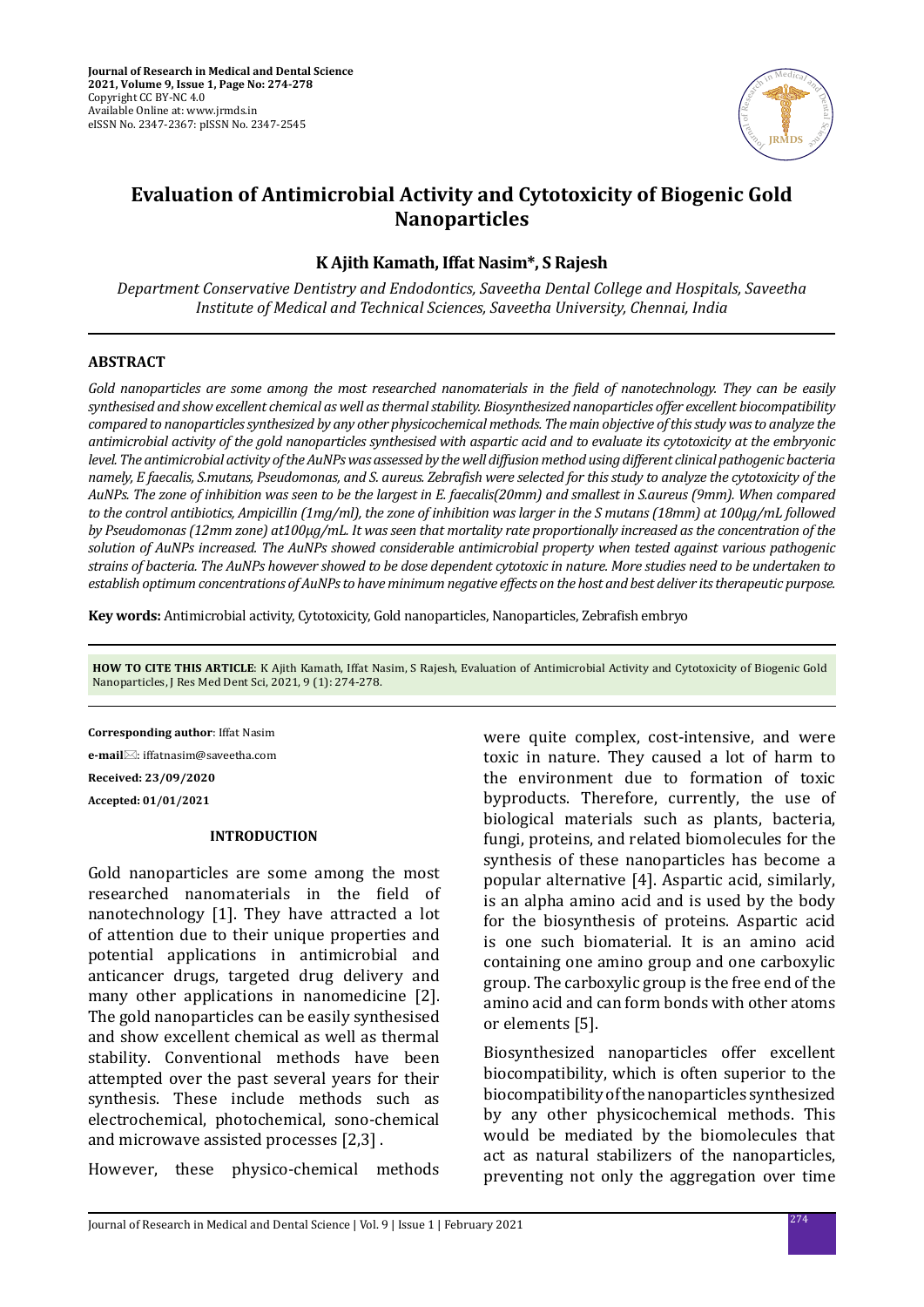but also giving them a particular additional stabilization The biomolecules form the part of the nanoparticle covering that would actively mediate their interaction with other biological molecules. This particular property could be responsible for the antimicrobial activity of the nanoparticles [6] We have numerous highly cited publications on well-designed clinical trials and lab studies [7-22] employing similar biomaterials and applications.

Also, in a previous preliminary study, we have reported a simple and ecofriendly method for the biological synthesis of gold nanoparticles using aspartic acid as a reducing agent. The newly formed gold nanoparticles were stable, uniform, spherical and showed no agglomerations or abnormalities in morphology or configuration. The main objective of this study was to analyze the antimicrobial activity of the gold nanoparticles synthesised with aspartic acid and also to evaluate its cytotoxicity at the embryonic level.

### **MATERIALS AND METHODS**

# **AuNP biosynthesis**

AuCL3 solution (0.266 M) was slowly added to 250ml of aspartic acid with stirring at 45°C. The mixture of the solutions was kept in a longnecked borosilicate flask and continuously stirred on a magnetic stirrer. The formation of gold nanoparticles was confirmed by the change of the colourless solution to a reddish hue. The solution was stirred for approx 9 hours. The synthesized gold nanoparticles were then purified by centrifugation (10,000 rpm: 30 min) at 4°C. The nanoparticles collected were thoroughly washed with deionized water and re-dispersed in Millipore water. Nano particles were formed in approx. 9 hours with peak absorbance at 24 hours at 525nm. The synthesized nanoparticles were spherical in shape, with an average size of 20 nm. The synthesised nanoparticles showed excellent plasmon resonance and optical properties.

# **Antimicrobial activity**

The antimicrobial activity of the Gold<br>nanoparticles was assessed by the well assessed by the well diffusion method using different clinical pathogenic bacteria namely, *E faecalis, S.mutans, Pseudomonas,* and *S. aureus*. The pure cultures of the bacteria were grown in nutrient agar media. Briefly, three different concentrations of (25, 50, and 100 μg/ml) AuNPs were loaded onto the wells of the petri dishes, inoculated with the bacterial isolates individually. The antibiotic ampicillin (1mg/ml) was used as a positive control. The plates were incubated at 37°C for 12–24 h and the zones of inhibition around the wells were measured manually.

# **Cytotoxicity evaluation**

The zebrafish (Danio rerio) has been used as a popular model organism for toxicity testing of chemicals and their cytotoxicity. Zebrafish exhibits an exceptional set of characteristics such as small size and therefore, can be handled without difficulty. Its rapid development, embryonic transparency and acquiescent to genetic as well as chemical screening are other advantages. Hence, the zebrafish were selected for this study to analyze the toxicity of the AuNPs [23]. The AuNPs concentrations 20, 40, 60,80 and 100 μg/ml were selected at convenience.

Initially 10 zebrafish embryos were introduced into individual test tubes containing 25 ml of the AuNP solution of various predetermined concentrations. The solution was then allowed to stand undisturbed. At the end of 24 hours and 48 hours the solutions were taken in separate glass petri dishes and were microscopically examined. The number of viable zebrafish embryos were counted manually and recorded. Percentage mortality was calculated.

# **RESULTS AND DISCUSSION**

# **Antimicrobial activity**

The antimicrobial activity of the Gold nanoparticles was assessed by the well diffusion method using different clinical pathogenic bacteria namely, *E faecalis, S. mutans, Pseudomonas,* and *S. aureus* at three different concentrations of 25, 50, and 100 μg/ml. Among the three different concentrations that were tested, the zone of inhibition was the highest when the concentration was at 100μg/ ml. Furthermore, the zone of inhibition was seen to be the largest in *E. faecalis* (20mm) and smallest in *S. aureus* (9mm).

However, when compared against the control antibiotic, Ampicillin (1mg/ml), the zone of inhibition was larger in the *S. mutans* group with 18mm at 100μg/ml, followed by Pseudomonas group with 12mm at 100μg/ml (Table 1).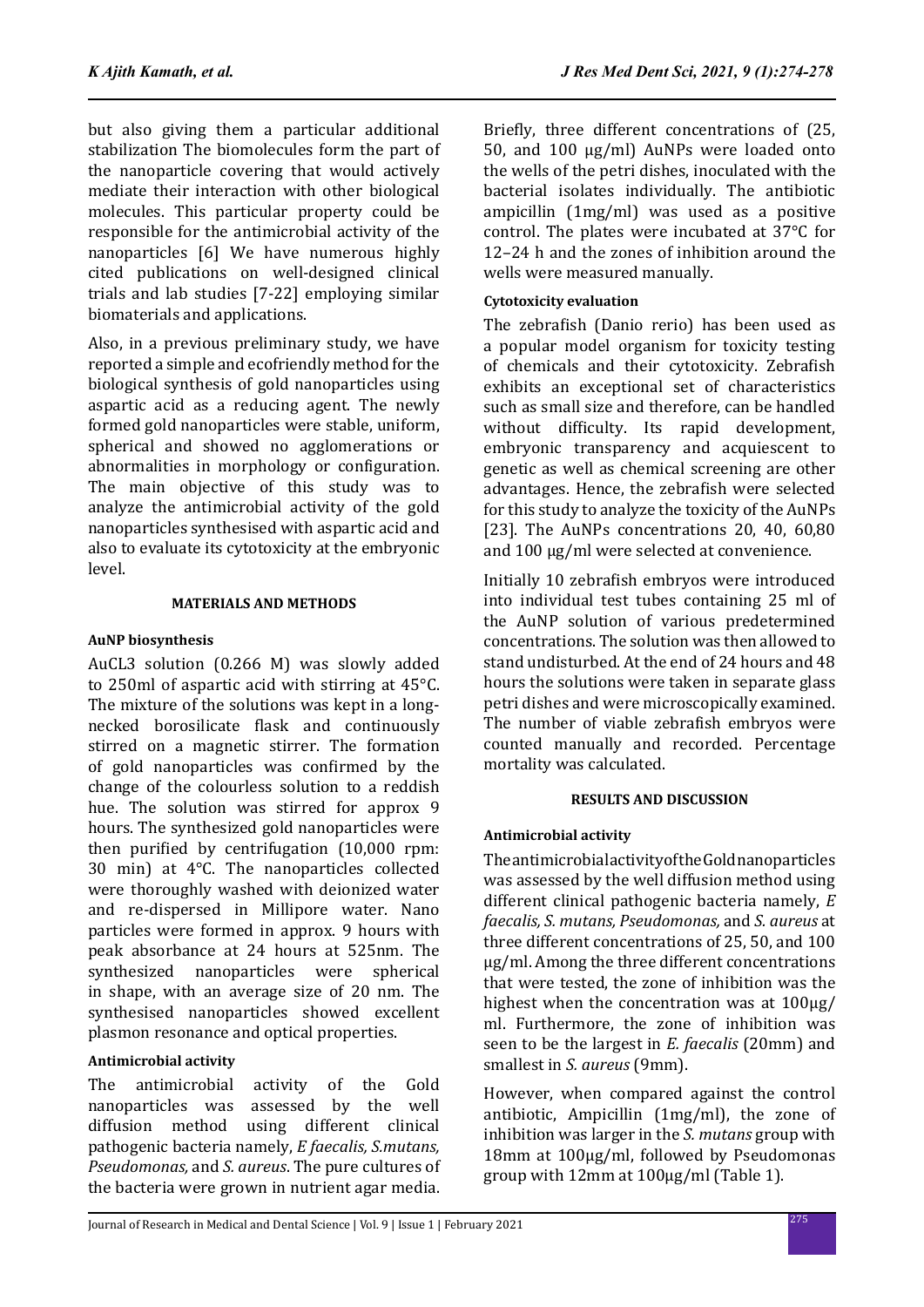**Table 1: Table one shows the various zones of inhibition formed when AuNp solution of various concentrations was tested against pathological bacterial strains. The zone of inhibition was the highest when the concentration was at 100μg/mL in all groups of bacteria. When compared against the control antibiotic, Ampicillin (1mg/ml), the zone of inhibition was larger in the** *S. mutans* **group with 18mm at 100μg/mL, followed by Pseudomonas group with 12mm at 100μg/ml.**

| Name of Pathogen | Zone of Inhibition (mm) |               |           |                             |
|------------------|-------------------------|---------------|-----------|-----------------------------|
|                  | $20 \mu g/ml$           | 50 $\mu$ g/ml | 100 μg/ml | <b>Control (Ampicillin)</b> |
| E. faecalis      | 15                      | 18            | 20        | 30                          |
| S. mutans        |                         | 16            | 18        | 11                          |
| Pseudomonas      |                         | 11            | 12        | 11                          |
| S. aureus        |                         | 10            |           | 31                          |

#### **Cytotoxicity evaluation**

Zebrafish were selected for this study to analyze the cytotoxicity of the AuNPs. The AuNPs in concentrations 20, 40, 60, 80 and 100 μg/m were selected in brief. Zebrafish embryos were treated with different concentrations of AuNPs and percentage mortality was observed at the end of 24 and 48 hours, respectively.

Initially 10 zebrafish embryos were introduced into individual test tubes containing 25 ml of the AuNP solution of various predetermined concentrations. The solution was then allowed to stand undisturbed. At the end of 24 hours and 48 hours the solution was taken in a glass petri dish and was microscopically examined. The number of viable zebrafish embryos were counted manually and recorded (Figure 1).

It was observed that at the end of 24 hours all the zebrafish embryos were still viable. However, at the end of 48 hours all groups showed varying numbers of zebrafish embryos that died due to the cytotoxic effects of the AuNPs. The 20μl concentration sample showed a mortality rate of 30%, while the 100μl showed a mortality rate of 90%. In the remaining samples, it was observed that mortality rate was gradual and proportional to the concentration of the solution of AuNPs. The following results demonstrated that the AuNPs in study exhibited a dose dependent cytotoxicity at the embryonic level (Table 2).

There are numerous applications of AuNPs, such as targeted drugs delivery, gene therapy, antitumor cancer therapy, antimicrobial therapy, bio-imaging etc. [24]. Some of the most popular research on AuNPs focuses on their antimicrobial and antimicrobial properties. Gold being one of the oldest metals used by man, has been documented to be used in the medical field for several hundred years. It is particularly known for its superior biocompatibility and antimicrobial properties. Additionally, when gold is made into nanoparticles, they exhibit



**Figure 1: Microscopic view of Zebrafish embryos at different time durations during the study. Images from the left towards right show the decrease in viable zebrafish embryos with time.**

**Table 2: Table showing the mortality rate of Zebrafish embryos in the AuNP solution at varying concentrations.90% mortality was seen at concentration of 100μl, whereas 30% mortality was seen at concentration of 20μl. The cytotoxicity of the AuNPs was dose dependant and was highest at 100μl.**

| Concentration (µl) | Number of Zebrafish alive at 24 hours | Number of Zebrafish alive at 48 hours | Mortality rate (%) |
|--------------------|---------------------------------------|---------------------------------------|--------------------|
| 20                 | 10                                    |                                       | 30                 |
| 40                 | 10                                    |                                       | 50                 |
| 60                 | 10                                    |                                       | 70                 |
| 80                 | 10                                    |                                       | 80                 |
| 100                |                                       |                                       | 90                 |
|                    |                                       |                                       |                    |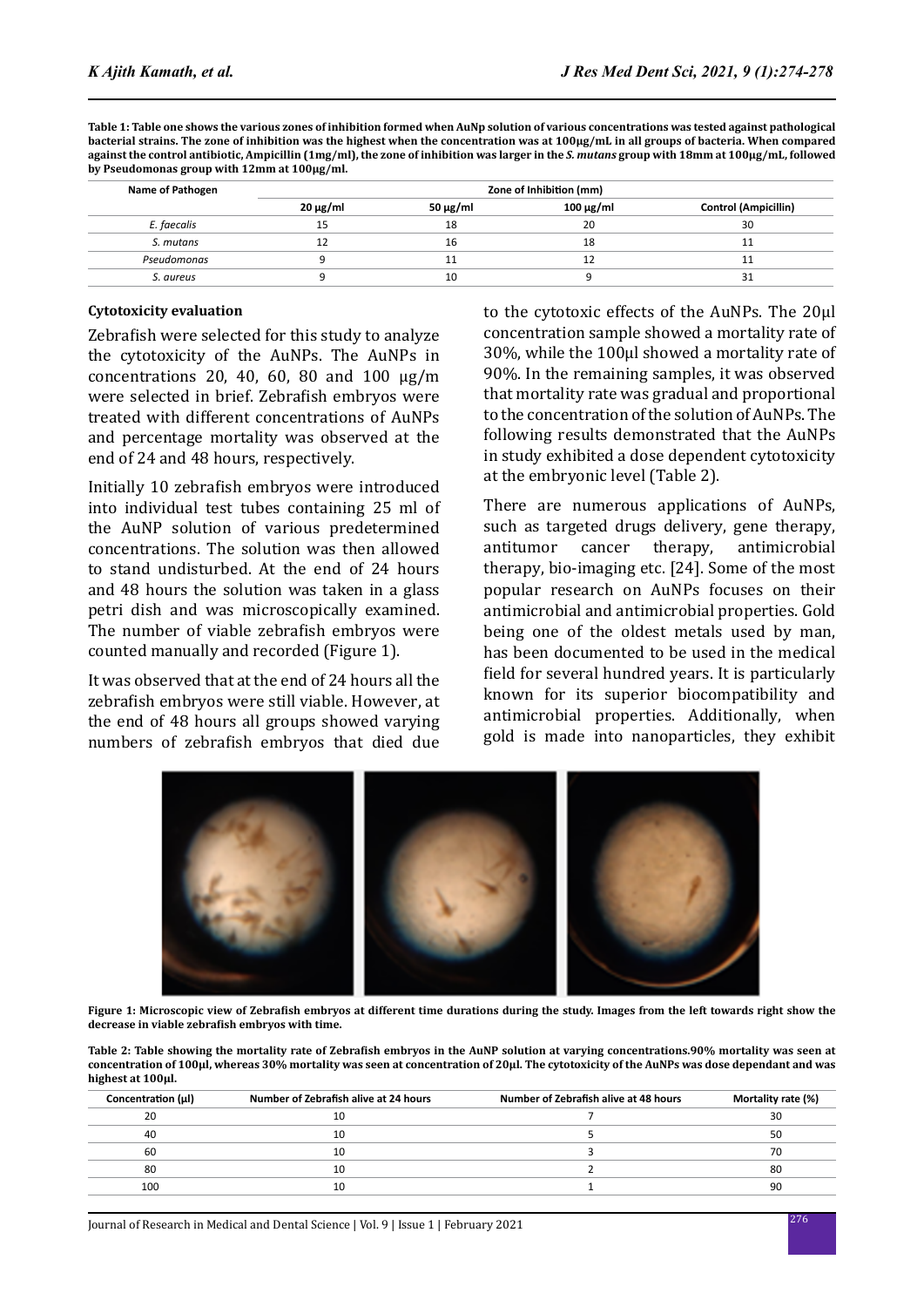increased surface plasmon resonance. Also, AuNPs are known to have an extremely high surface area ratio and can easily bind to other organic and biological molecules enabling targeted drug delivery and such other purposes [25].

In recent times, several antibiotic resistant bacterial strains are said to have developed and hence the need for finding an alternative to such antibiotics is a prime requisite. Nano particles such as AuNPs have a lot of perspective scope in this regard [26,27]. In the present study we evaluated the antimicrobial properties of AuNPs against four common pathological strains of bacteria in varying concentrations by disk diffusion method to ascertain its antimicrobial property. It was seen that the antimicrobial properties increased with an increase in concentration.

TheAuNP solution when compared against the control antibiotic, Ampicillin (1mg/ml), showed a large zone of inhibition in the *S. mutans* group with 18mm at concentration of 100μg/mL, followed by Pseudomonas group with 12mm at concentration of 100μg/ml. These results are encouraging and proved that there was further scope for further studies on antimicrobial activity of AuNPs synthesized with aspartic acid and could be of clinical importance soon.

Any pharmaceutical drug or chemical that is being administered to an organism should not have a deleterious effect on its functioning or vitality [28]. Hence, it is important to scientifically establish evidence that a particular substance has no or minimal cytotoxic effects. These tests can be done at various levels from cell lines to embryonic levels to animal tests at an advanced stage (In vitro to In vivo). In the present study an embryonic level cytotoxicity test was done with Zebra fish. The zebrafish has been used as a popular model organism for toxicity testing of chemicals and their cytotoxicity. The zebrafish is known to have an exceptional set of characteristics. It is small and therefore, can be handled without difficulty. Its rapid development, embryonic transparency and acquiescent to genetic as well as chemical screening are other advantages. The 20μlconcentration sample showed a mortality rate of 30%, while the 100μl showed a mortality rate of 90%. In the other samples, it was seen that mortality rate gradually and proportionally increased as the concentration of the solution of AuNPs increased. The following data demonstrated that the AuNPs synthesized from aspartic acid exhibited a dose dependent cytotoxicity at the embryonic level.

More research is needed to establish a safe and non-cytotoxic dosage of aspartic acid bio synthesised AuNPs for its future prospective applications. Research can also be undertaken with alternative metal nanoparticles or reducing agents to obtain a non-cytotoxic nanoparticle, to serve the same therapeutic purpose.

### **CONCLUSION**

The AuNPs showed considerable antimicrobial property when tested against various pathogenic strains of bacteria. The AuNPs however showed to be cytotoxic in nature and their cytotoxicity was dose dependent. More studies need to be undertaken to establish optimum concentrations of AuNPs to have minimum negative effects on the host and best deliver its therapeutic purpose.

### **ACKNOWLEDGEMENT**

The authors acknowledge the Department of Pharmacology and Nanotechnology Laboratory of the institution for providing all the necessary facilities and guidance.

#### **REFERENCES**

- 1. Sharon M. A peep into what was behind the incorporation of gold nano particles in nano medicine. J Nanomed Res 2015; 2:00022.
- 2. Abdel‐Majied Al‐Sherbini A, Atta Khedr M. Laser induced ablation of gold nano particles in micellar solution. In AIP Conference Proceedings 2005; 748:268-274.
- 3. Purushotham E. Fabrication and characterization of gold nano particles. J Adv Physics 2014; 3:309-311.
- 4. Shaikh SM, Shaikh TJ. Biogenic Synthesis of Silver and Gold Nano Particles using Fungal Species. Plantae Scientia. 2018 May 15;1(01):25-30.
- 5. Shaikh SM, Shaikh TJ. Biogenic synthesis of silver and gold nano particles using fungal species. Plantae Scientia 2018; 1:25-30.
- 6. Kumar N, Balamurugan A, Balakrishnan P, et al. Biogenic nanomaterials: Synthesis and its applications for sustainable development. InBiogenic Nano-Particles and their Use in Agro-ecosystems. Springer, Singapore 2020; 99-132.
- 7. Govindaraju L, Neelakantan P, Gutmann JL. Effect of root canal irrigating solutions on the compressive strength